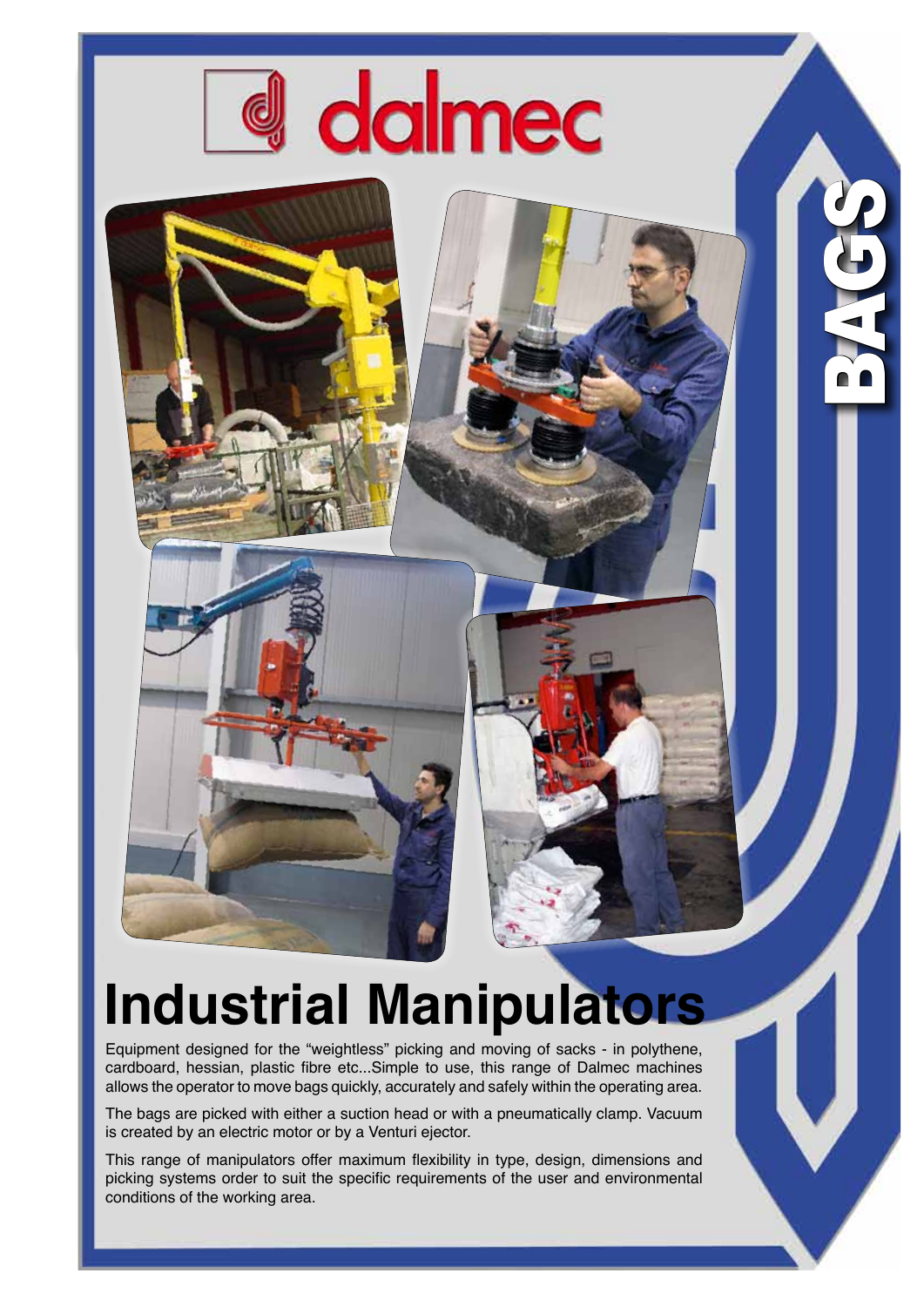



depalletization of bags which are stacked up to about two metres from floor level, fitted with lowered controls.

PSC type Partner manipulator, column mounted, equipped with suction head to pick bags from a pallet and to load them to a mixer.



PSS type Partner manipulator, overhead trolley mounted version in Dalmec track. The operator picks bags from various pallets in the "picking" area and deposits them to a common pallet.

PMC type Partner manipulator, column mounted, equipped with suction head to pick bags from a pallet and loading them to a mixer.

dalmec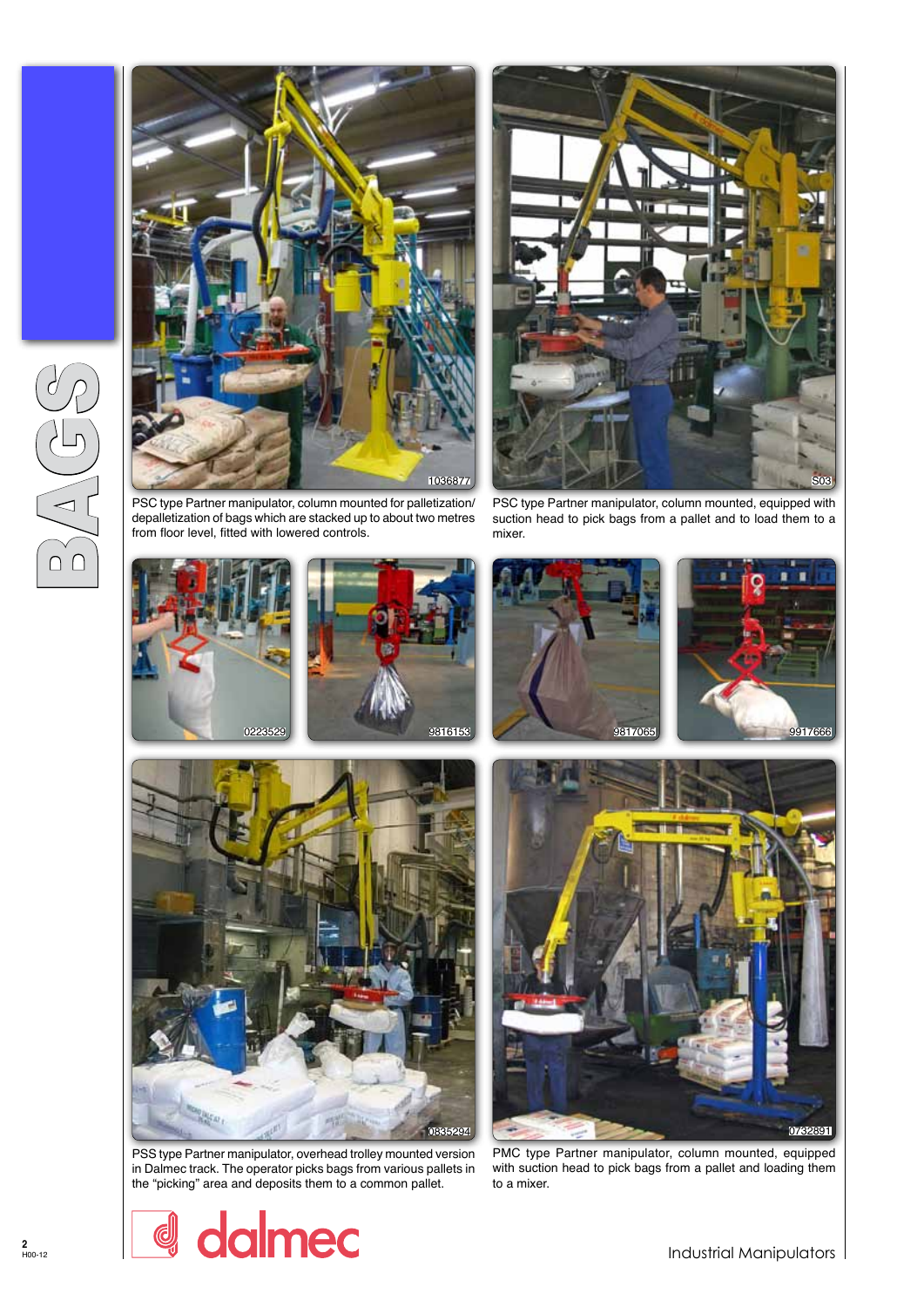



Suction device made of stainless steel.



BAG<del>S</del>

Highered and lowered dual commands.

PMC type Partner manipulator, column design, special low profile unit, to enable to operate in a room with low ceiling. The equipment allows the bags to be picked from a pallet and to be loaded onto a hopper.



Posifil manipulator, column design, used to handle bags from the pallet to the hopper. Vacuum is generated by a multi-stage "Venturi" type ejector.



PSF type Partner manipulator, fixed version, used to move bags from a sack filler to a pallet.

## d dalmec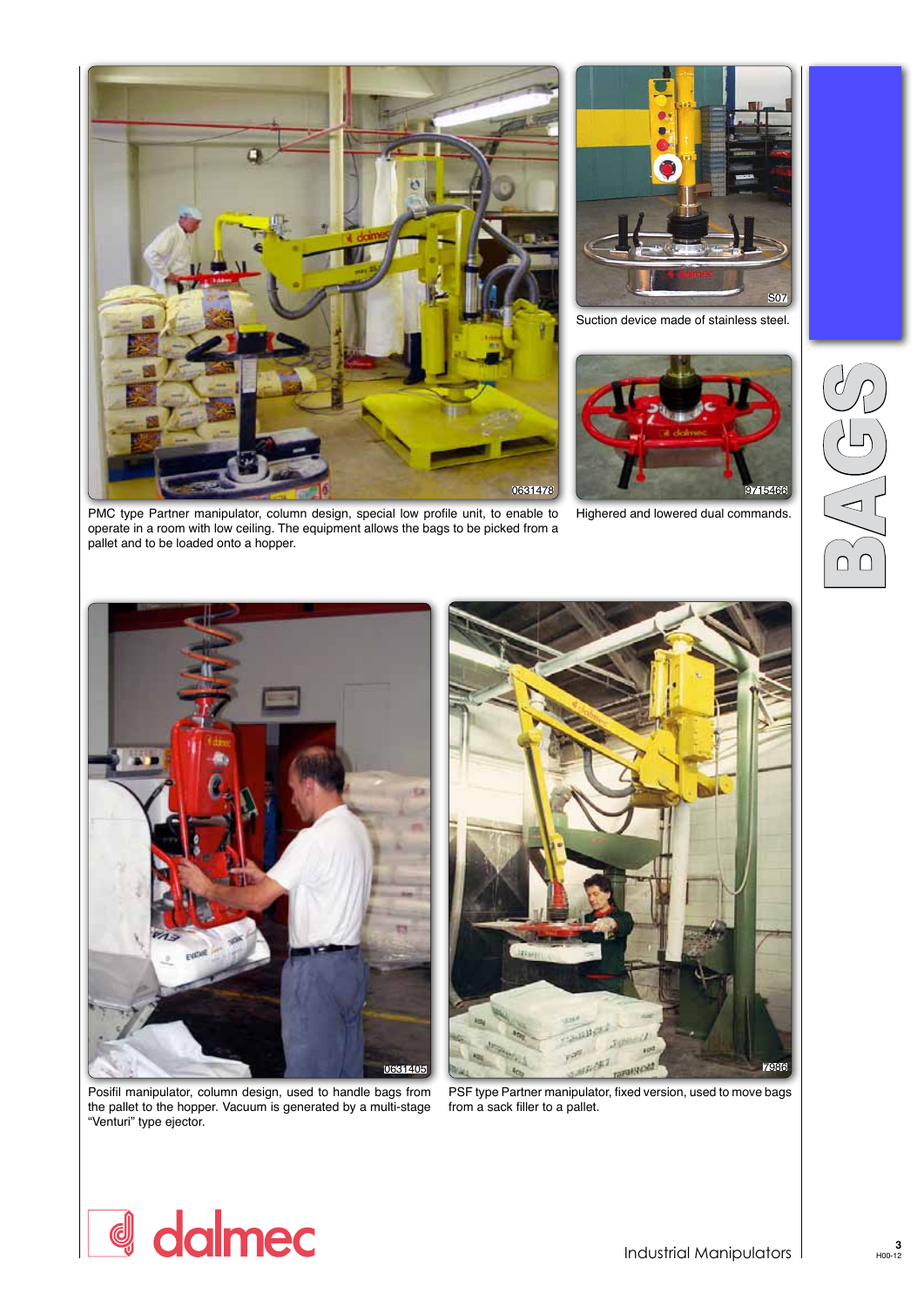







Manipulator with pneumatic jaws for handling rubber bales. The "slimline" design of the jaws allows for easy release into the bale's packaging.

 $\overline{\mathsf{A}^{\mathsf{O}}^{\mathsf{2}}}$ 

Tooling head for handling rubber bales with independently swivelling suction cups.



Manipulator with pneumatically actuated grippers, which hold the bale by gripping into the product itself.



Industrial Manipulators